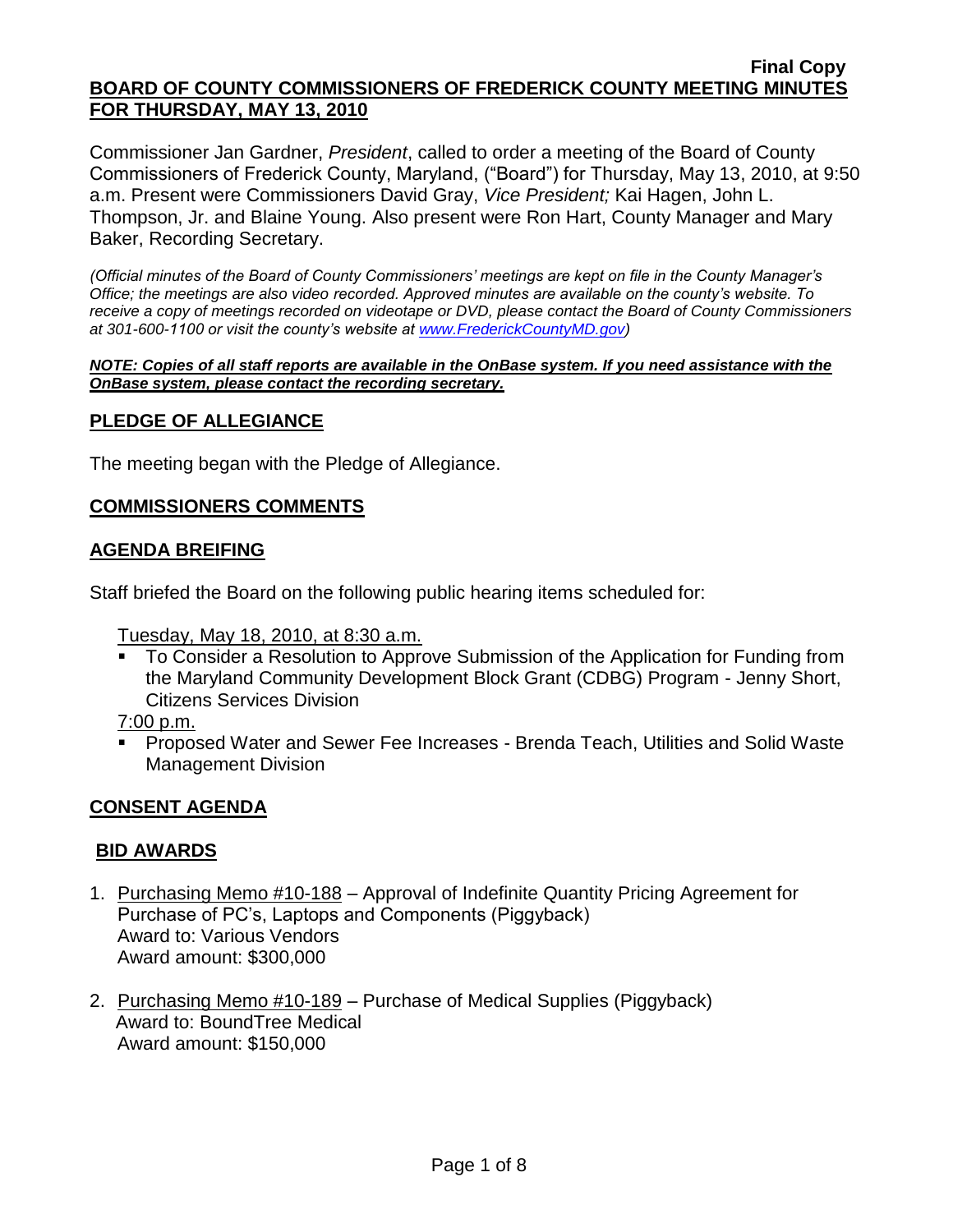3. Purchasing Memo #10-190 – Renew Contract for Portable Toilet Services Award to: Site Services, LLC Award amount: \$124,729

## **BUDGET TRANSFER**

1. #BT-10-164, Aging, Citizens Services Division

# **EASEMENTS**

- 1. Conservation Reserve Enhancement Program (CREP) Easement Program, Final Easement Areas – Tim Blaser and Anne Bradley, Planning Division
- 2. Right of Way Agreement Request on an Installment Purchase Program (IPP) Easement Henry Lakin et al/Dominion Transmission, Inc. - Tim Blaser, Planning Division

## **GRANTS**

- 1. Governor's Office of Crime Control and Prevention 2010 Body Armor for Local Law Enforcement (BARM) Grant – Marty Gallagher, Sheriff's Office
- 2. FY 2010 Child Support Cooperative Reimbursement Agreement Modification Ann Morgan, Office of the State's Attorney
- 3. Monocacy Green Infrastructure Best Management Practice (BMP) Project Shannon Moore, Public Works Division

Commissioner Gray moved approval of the consent agenda as presented. Commissioner Hagen seconded the motion that passed 5-0.

#### **ADMINISTRATIVE BUSINESS**

#### **Bid Award – Purchasing Memo #10-191, Amend and Extend Contract for Medical Services for the Inmates at the Adult Detention Center – Hal Good, Finance Division**

Mr. Good and Sheriff Chuck Jenkins presented the proposed purchasing memo.

Commissioner Young moved approval of Purchasing Memo #10-191 as presented. Commissioner Gray seconded the motion that passed 5-0.

#### **U.S. Department of Justice - FY 2010 Bulletproof Vest Partnership Grant Program – Marty Gallagher, Sheriff's Office**

Ms. Gallagher presented the grant.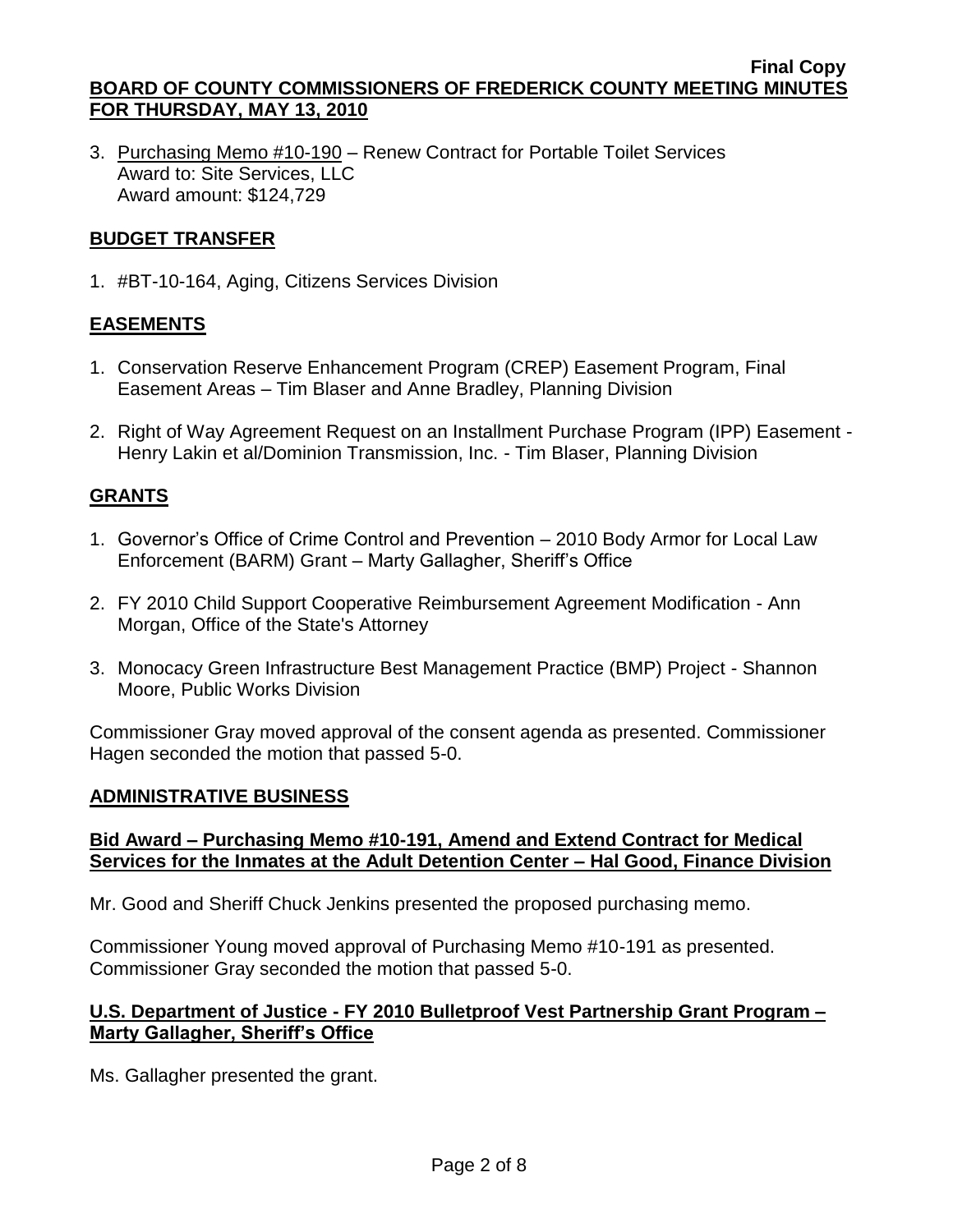Commissioner Hagen moved approval of staff's recommendations as presented including making this item part of the base budget. Commissioner Gray seconded the motion.

Commissioner Thompson made an amendment to the motion to earmark the first unrestricted \$27,000 in the budget for this program. Commissioner Gray seconded the motion that passed 4-1 with Commissioner Hagen opposed.

The main motion passed 5-0.

#### **Proposed Transfer of Part of Kemp Lane to The City of Frederick - Dave Olney, Public Works Division**

Mr. Olney, Robert Shen, Public Works Division and Zachary Kershner, Deputy Director of Engineering, City of Frederick, presented the proposed transfer.

Commissioner Gray moved approval of staff's recommendations as presented. Commissioner Hagen seconded the motion that passed 5-0.

#### **Proposed Pawn Shop Text Amendment – Blaine Young, County Commissioner**

Commissioner Young, Mark Depo and Larry Smith, Planning Division, presented the proposed text amendment.

Commissioner Young moved to direct staff to research and recommend how to proceed with initiating a text amendment to allow pawn shops as a permitted use within the appropriate zoning districts within Frederick County. Commissioner Hagen seconded the motion.

Commissioner Thompson requested to evaluate if there were any preemption issues or any other issues that would need to be addressed.

The motion, including Commissioner Thompson's request, passed 5-0.

#### **DIRECTOR'S REPORT – Paul Dial, Parks and Recreation Division**

Mr. Dial and Jeremy Kortright, Parks and Recreation Division, presented updates within the division.

#### **COMMISSIONERS COMMENTS**

Commissioner Gardner noted there have been questions about flying the flags at half-staff in honor of Corporal Kurt Shea, Frederick County resident, who was killed this past Monday in the line of duty while serving in the United States Marine Corps, noting Frederick County cannot order the flags to be lowered under the current state laws.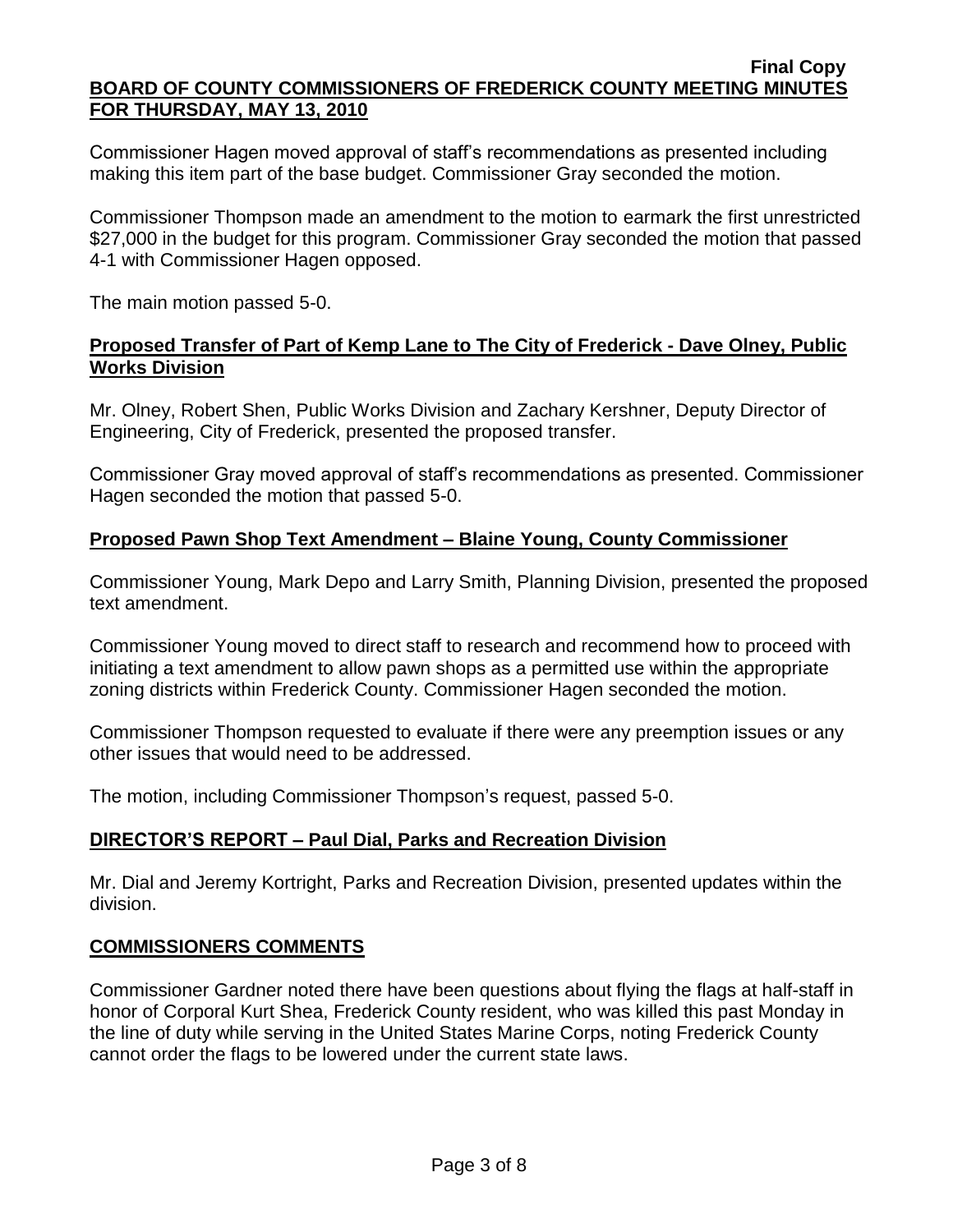Commissioner Gardner inquired if the Board was in support of adding an item to a future BOCC/Board of Education (BOE) meeting agenda requesting the members of the BOE to sign a financial guarantee for the other post employment benefits obligation proposed by Commissioner Thompson.

There was general consensus to do so.

### **PUBLIC COMMENTS**

None.

# **QUESTIONS – PRESS**

None.

# **CLOSED SESSION**

Commissioner Gray moved to proceed into closed session in accordance with Maryland Annotated Code State Government Article § 10-508(a) (1) To discuss: (i) The appointment, employment, assignment, promotion, discipline, demotion, compensation, removal, resignation, or performance evaluation of appointees, employees, or officials over whom it has jurisdiction; or (ii) Any other personnel matter that affects one or more specific individuals. Commissioner Hagen seconded the motion that passed 5-0.

# **ADJOURN**

The meeting adjourned at 11:20 a.m.

Mary E. Baker Recording Secretary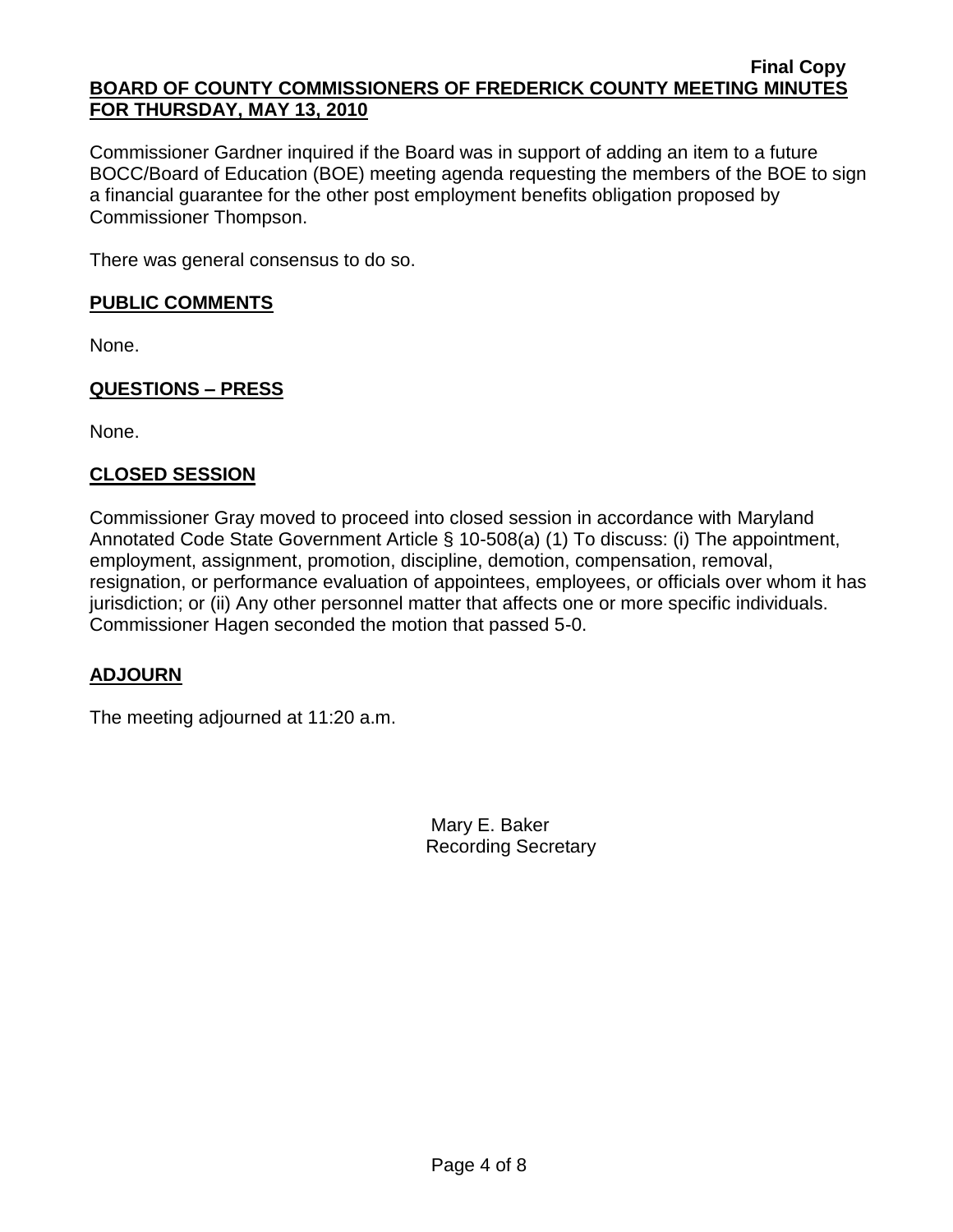## **FORM OF STATEMENT FOR CLOSING THE MEETING OF THURSDAY, MAY 13, 2010**

# **STATUTORY AUTHORITY TO CLOSE SESSION**

### **State Government Article §10-508(a):**

(1) To discuss: (i) The appointment, employment, assignment, promotion, discipline, demotion, compensation, removal, resignation, or performance evaluation of appointees, employees, or officials over whom it has jurisdiction; or (ii) Any other personnel matter that affects one or more specific individuals.

#### **Motion:**

Commissioner Gray moved to proceed into closed session in accordance with Maryland Annotated Code State Government Article § 10-508(a) (1) To discuss: (i) The appointment, employment, assignment, promotion, discipline, demotion, compensation, removal, resignation, or performance evaluation of appointees, employees, or officials over whom it has jurisdiction; or (ii) Any other personnel matter that affects one or more specific individuals. Commissioner Hagen seconded the motion that passed 5-0.

#### **Topic to be Discussed:**

To consider the possible impact on specific County employees should grant funding not be available for FY 2011.

> Mary Baker Recording Secretary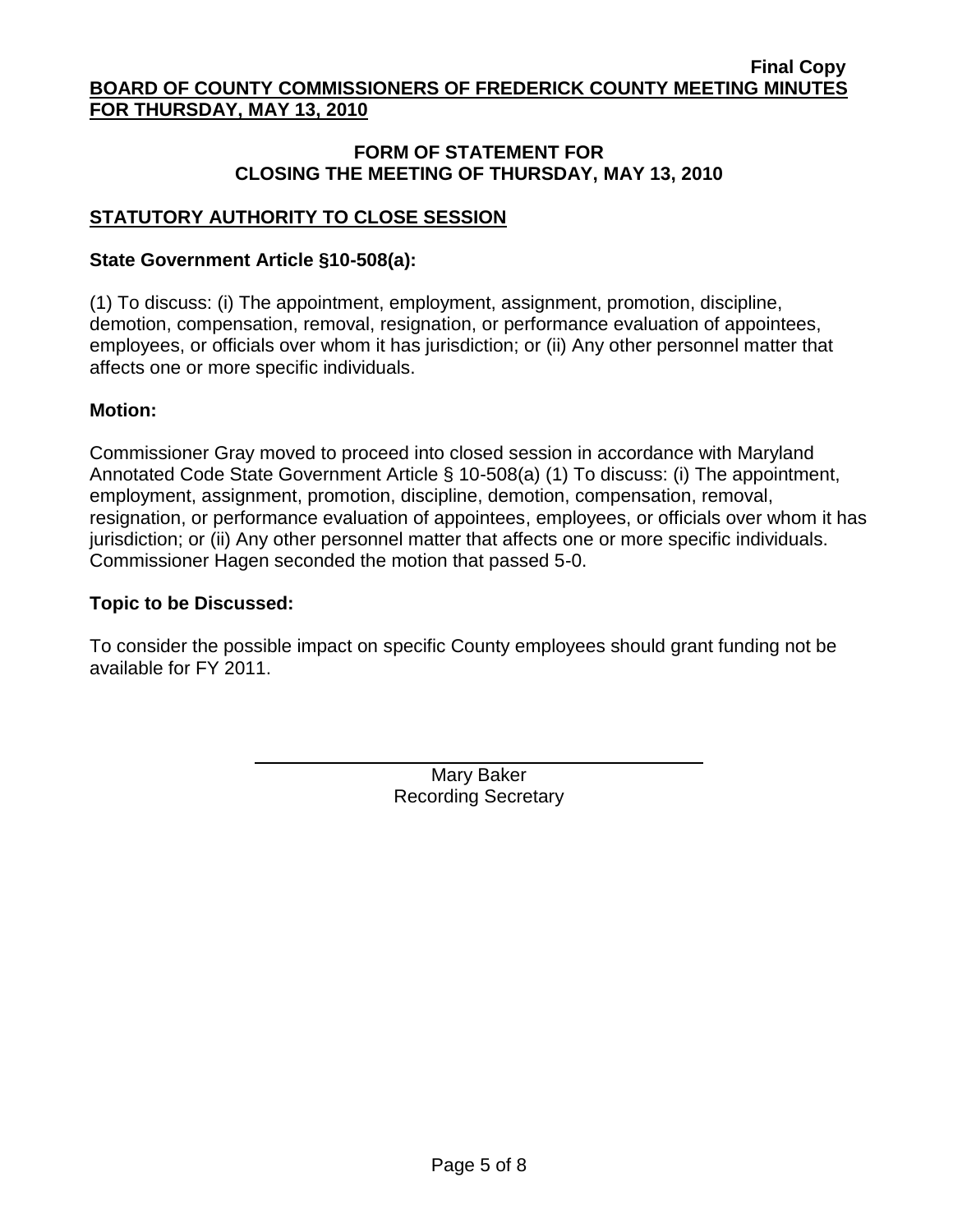## **FORM OF STATEMENT FOR CLOSING THE MEETING OF THURSDAY, MAY 13, 2010**

# **STATUTORY AUTHORITY TO CLOSE SESSION**

#### **State Government Article §10-508(a):**

(1) To discuss: (i) The appointment, employment, assignment, promotion, discipline, demotion, compensation, removal, resignation, or performance evaluation of appointees, employees, or officials over whom it has jurisdiction; or (ii) Any other personnel matter that affects one or more specific individuals.

#### **Motion:**

Commissioner Gray moved to proceed into closed session in accordance with Maryland Annotated Code State Government Article § 10-508(a) (1) To discuss: (i) The appointment, employment, assignment, promotion, discipline, demotion, compensation, removal, resignation, or performance evaluation of appointees, employees, or officials over whom it has jurisdiction; or (ii) Any other personnel matter that affects one or more specific individuals. Commissioner Hagen seconded the motion that passed 5-0.

#### **Topic to be Discussed:**

To consider the appointment of individuals to a county committee.

Mary Baker Recording Secretary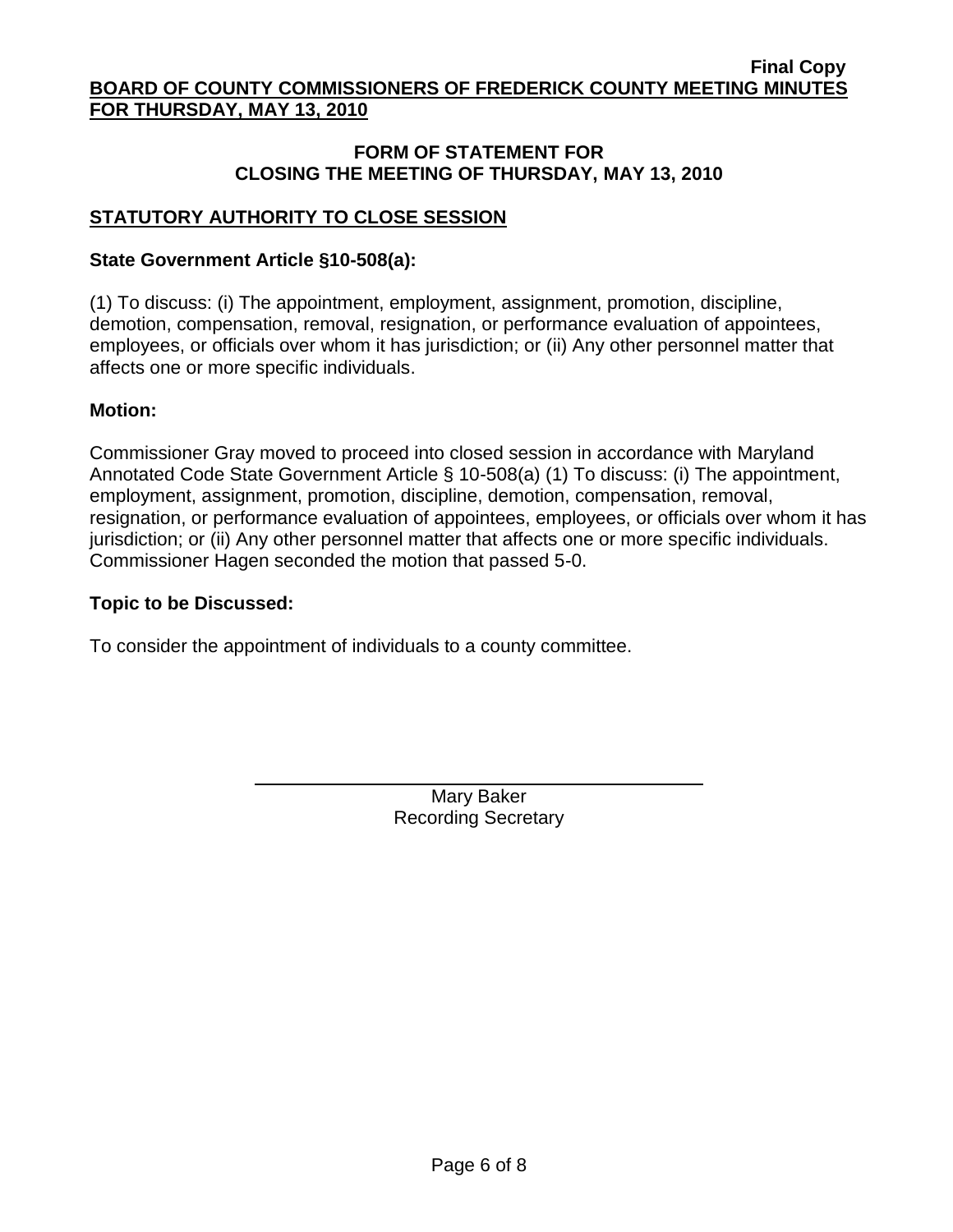### **FORM OF STATEMENT FOR MINUTES OF NEXT OPEN MEETING ON THURSDAY, MAY 13, 2010, FOLLOWING THE CLOSED MEETING OF THURSDAY, MAY 13, 2010**

# **STATUTORY AUTHORITY TO CLOSE SESSION**

#### **State Government Article §10-508(a):**

(1) To discuss: (i) The appointment, employment, assignment, promotion, discipline, demotion, compensation, removal, resignation, or performance evaluation of appointees, employees, or officials over whom it has jurisdiction; or (ii) Any other personnel matter that affects one or more specific individuals.

#### **Motion:**

Commissioner Gray moved to proceed into closed session in accordance with Maryland Annotated Code State Government Article § 10-508(a) (1) To discuss: (i) The appointment, employment, assignment, promotion, discipline, demotion, compensation, removal, resignation, or performance evaluation of appointees, employees, or officials over whom it has jurisdiction; or (ii) Any other personnel matter that affects one or more specific individuals. Commissioner Hagen seconded the motion that passed 5-0.

#### **Others in Attendance:**

R. Hart, B. Stanton, J. Mathias, M. Gastley, J. Kroll, T. Lobuts, M. Nusbaum, R. Santangelo and M. Baker

#### **Topic Discussed:**

To consider the possible impact on specific County employees should grant funding not be available for FY 2011.

#### **Action Taken:**

The Board provided direction to staff.

Mary E. Baker Recording Secretary